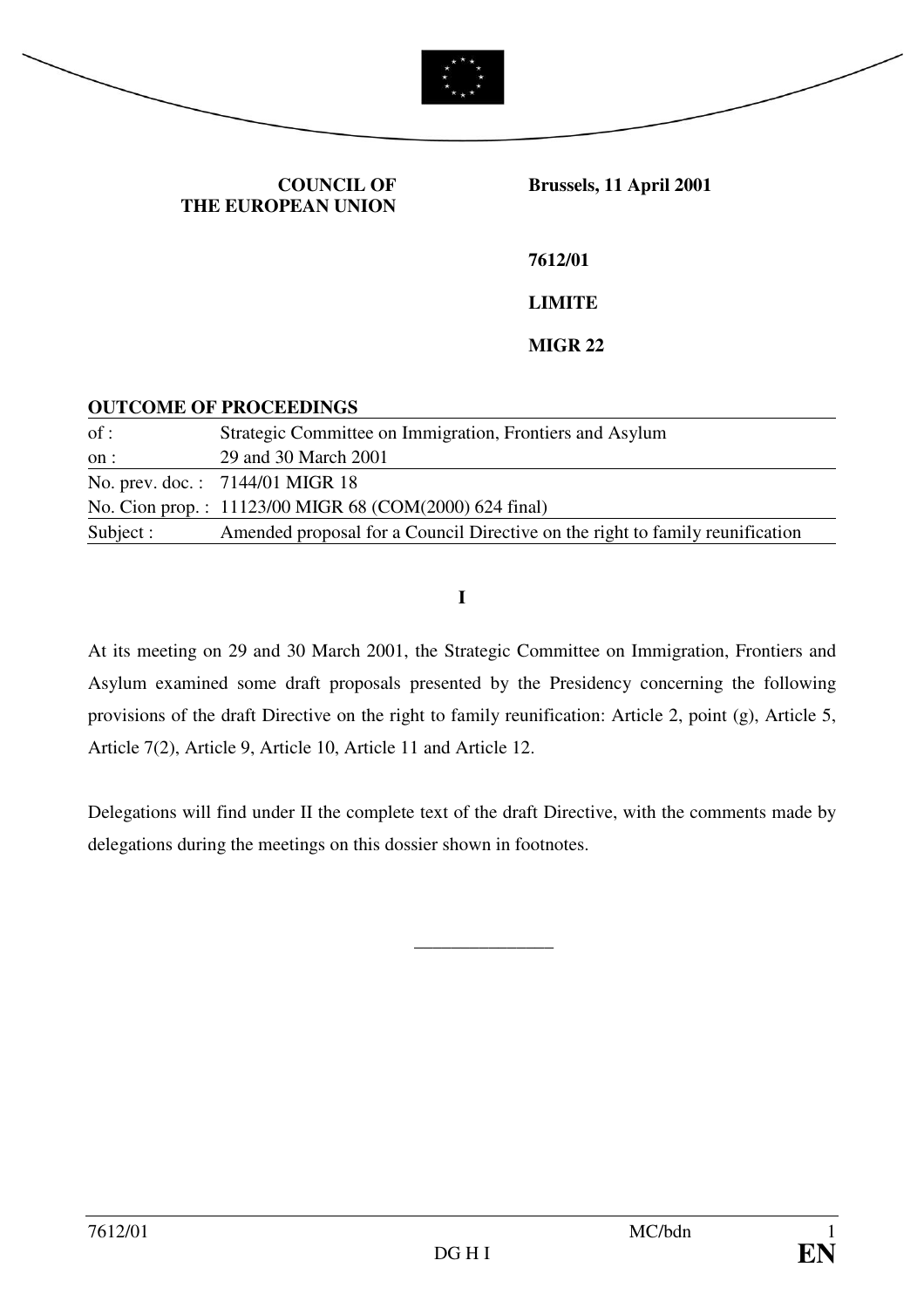## **II**

#### Draft

#### **COUNCIL DIRECTIVE**

#### **on the right to family reunification <sup>1</sup>**

## **Chapter I**

#### *General provisions*

### **Article 1**

The purpose of this Directive is to establish the conditions for exercise of the right to family reunification enjoyed by third-country nationals residing lawfully in the territory of the Member States and citizens of the Union who do not exercise their right to free movement.**<sup>2</sup>**

### **Article 2**

For the purposes of this Directive:

(a) "*third-country national*" means any person who is not a citizen of the Union within the meaning of Article 17(1) of the Treaty establishing the European Community, including stateless persons;

 **1** A upheld a general reservation, mainly due to the fact that the Commission proposal did not take account of the quota system which applied in Austria. A has communicated to the Secretariat that is maintains furthermore general reservations on most of the individual articles of the draft Directive.

NL upheld a parliamentary scrutiny reservation.

D maintained a linguistic scrutiny reservation on the entire amended Commission proposal. FIN pointed out that its authorities are still holding internal consultations on the entire Draft **Directive** 

**<sup>2</sup>** D wanted it to be possible for third-country nationals of German origin ("*Aussiedler*"), who are entitled to German nationality under German law to be excluded from the benefit of family reunification.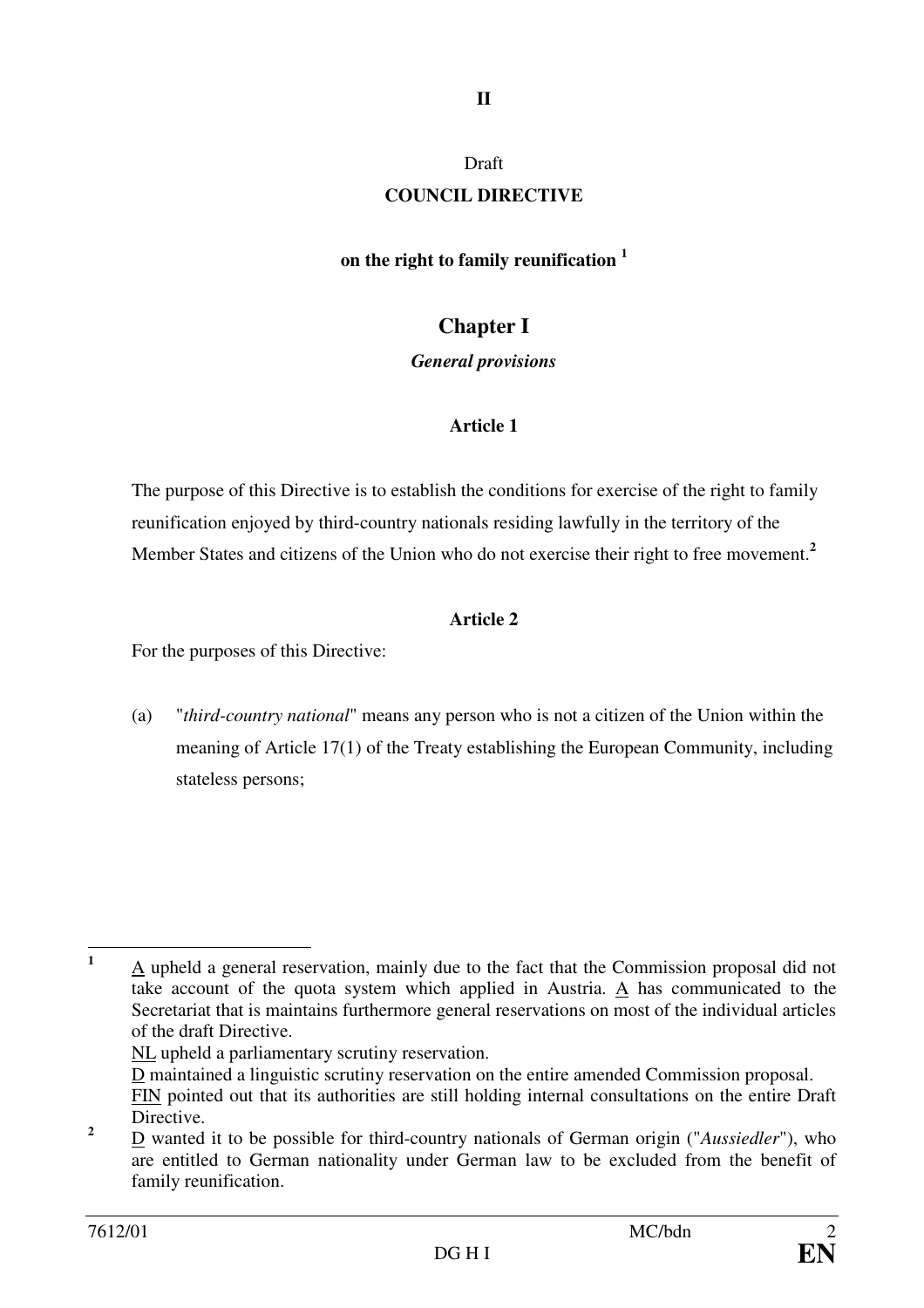- (b) "*refugee*" means any third-country national or stateless person enjoying refugee status within the meaning of the Convention relating to the Status of Refugees of 28 July 1951, as amended by the Protocol signed in New York on 31 January 1967**<sup>1</sup>** ;
- (c) "*sponsor*" means a third-country national residing lawfully in a Member State, or a citizen of the Union**<sup>2</sup>** , who wants to be joined by members of his family;
- (d) "*family member*" means the third country national, who wants to join the sponsor;
- (e) "*family reunification*" means the entry into and residence in a Member State by family members of a citizen of the Union or of a third-country national residing lawfully in that Member State in order to form or <sup>3</sup> preserve the family unit, whether the family relationship arose before or after the resident's entry;
- (f) "*residence permit*" means a permit or authorisation issued by the authorities of a Member State in accordance with its legislation allowing a third-country national to reside in its territory, with the exception of provisional authorisations pending examination of an application for asylum, or decisions whose sole purpose is to suspend the enforcement of an expulsion order without thereby opening up a right of residence;
- (g) "*unmarried partner*" means a third-country national living in a duly proven durable relationship with the sponsor, including a third-country national linked to the sponsor by a registered partnership, if the aliens legislation of the Member State concerned treats the situation of unmarried partners as comparable to that of married couples**<sup>4</sup>** .

 **1** The Strategic Committee on Immigration, Frontiers and Asylum agreed that all provisions concerning family reunification of refugees should be grouped in a separate Chapter of this Directive. These provisions, which still have to be examined by delegations, have been inserted in the new Chapter IVbis.

**<sup>2</sup>** Scrutiny reservation from  $\underline{D}$  on the sentence ', or a citizen of the Union,'

**<sup>3</sup>** NL maintained a scrutiny reservation on the deletion of the words 'form or'.

**<sup>4</sup>** E questioned the opportuneness of referring to the legislation of the Member State concerned and stressed furthermore the difficulties of proving the existence of a durable relationship for persons living in third-countries. Emphasizing the risk of fraud and abuse, it maintained its reservation on this definition. I entered a scrutiny reservation.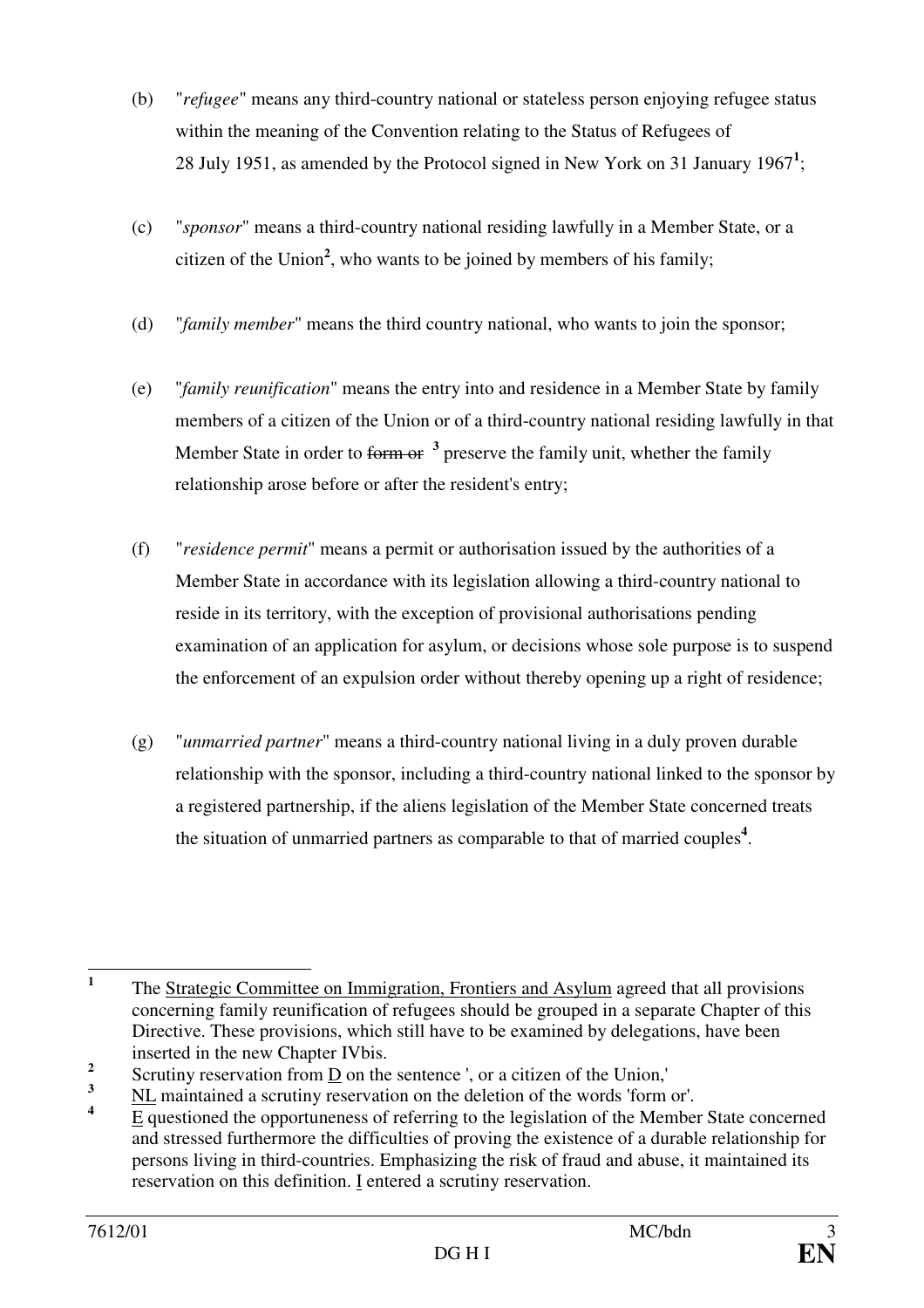- 1. This Directive applies where the sponsor is:
	- (a) a third-country national residing lawfully in a Member State and holding a residence permit issued by that Member State for a period of at least one year, and having a reasonable prospect of obtaining a long-term right of residence.
	- (b) a citizen of the European Union who has not exercised the right to free movement,**<sup>1</sup>**

if the sponsor's family members are third-country nationals, irrespective of their legal status.

- 2. This Directive shall not apply where the sponsor is:
	- (a) a third-country national applying for recognition of refugee status whose application has not yet given rise to a final decision; or
	- (b) a third-country national authorised to reside in a Member State on the basis of temporary protection or applying for authorisation to reside on that basis and awaiting a decision on his status;
	- (c) a third-country national authorised to reside in a Member State on the basis of a subsidiary form of protection in accordance with international obligations, national legislation or the practice of the Member States or applying for authorisation to reside on that basis and awaiting a decision on his status.

 **1** Reservations from D and NL.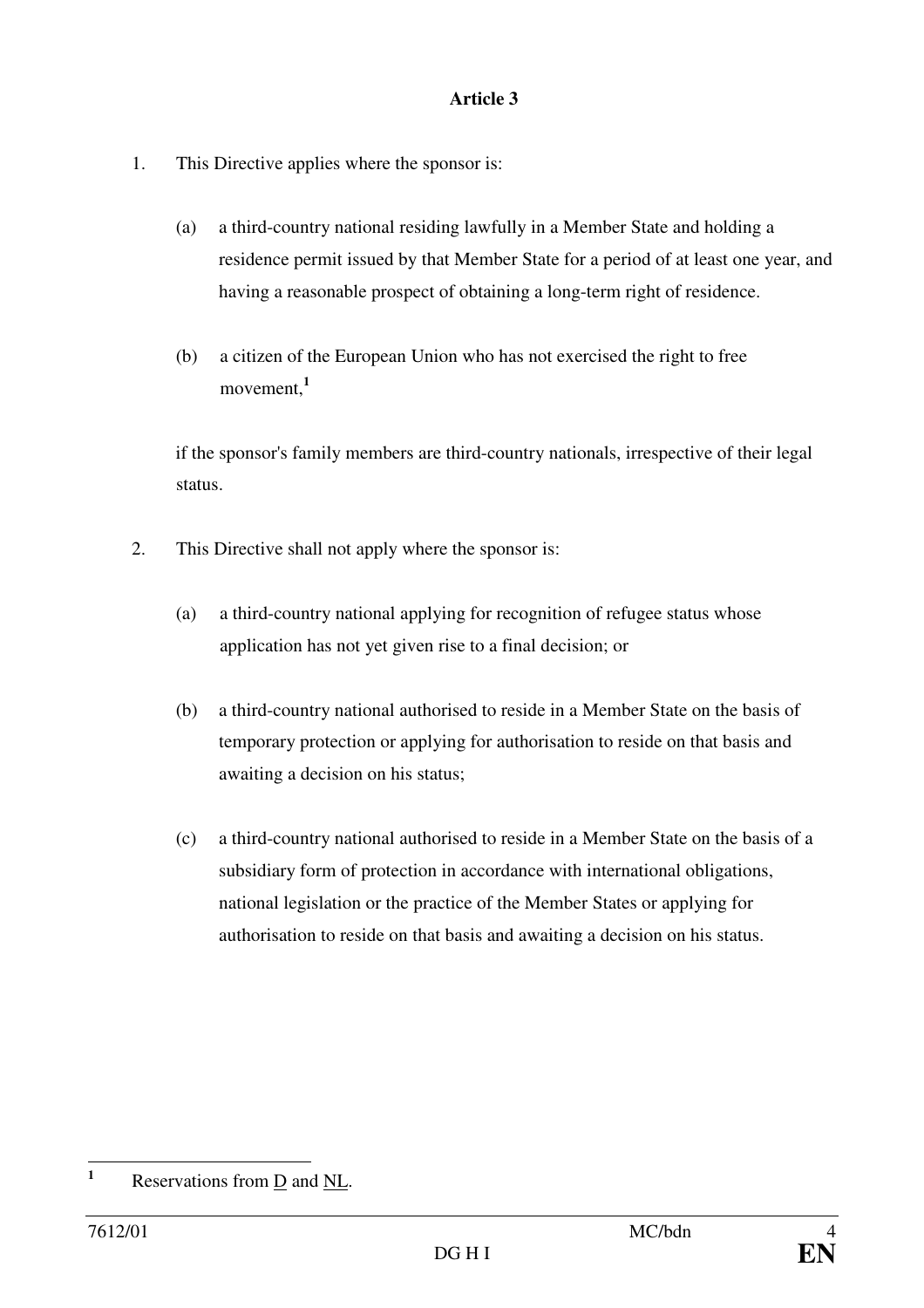- 3. This Directive shall not apply to family members of citizens of the Union who have exercised their right to free movement of persons.
- 4. This Directive is without prejudice to more favourable provisions of:
	- (a) bilateral and multilateral agreements between the Community or the Community and its Member States, on the one hand, and third countries, on the other, which entered into force before the date of entry into force of this Directive**<sup>1</sup>** ; or
	- (b) the European Social Charter of 18 October 1961 and the European Convention on the Legal Status of Migrant Workers of 24 November 1977.

By way of derogation from this Directive, the family reunification of third-country nationals who are family members of a citizen of the Union residing in the Member State of which he is a national and who has not exercised his right to free movement of persons, is governed *mutatis mutandis* by Articles 10, 11 and 12 of Council Regulation (EEC) No 1612/68 and by the other provisions of Community law listed in the Annex.

 **1** E entered a scrutiny reservation and A a reservation on this provision. Both delegations stressed the need for flexibility. In particular, they took the view that Member States should be given the possibility of concluding multilateral and bilateral agreements with third countries, containing more favourable provisions, also after the entry into force of this Directive.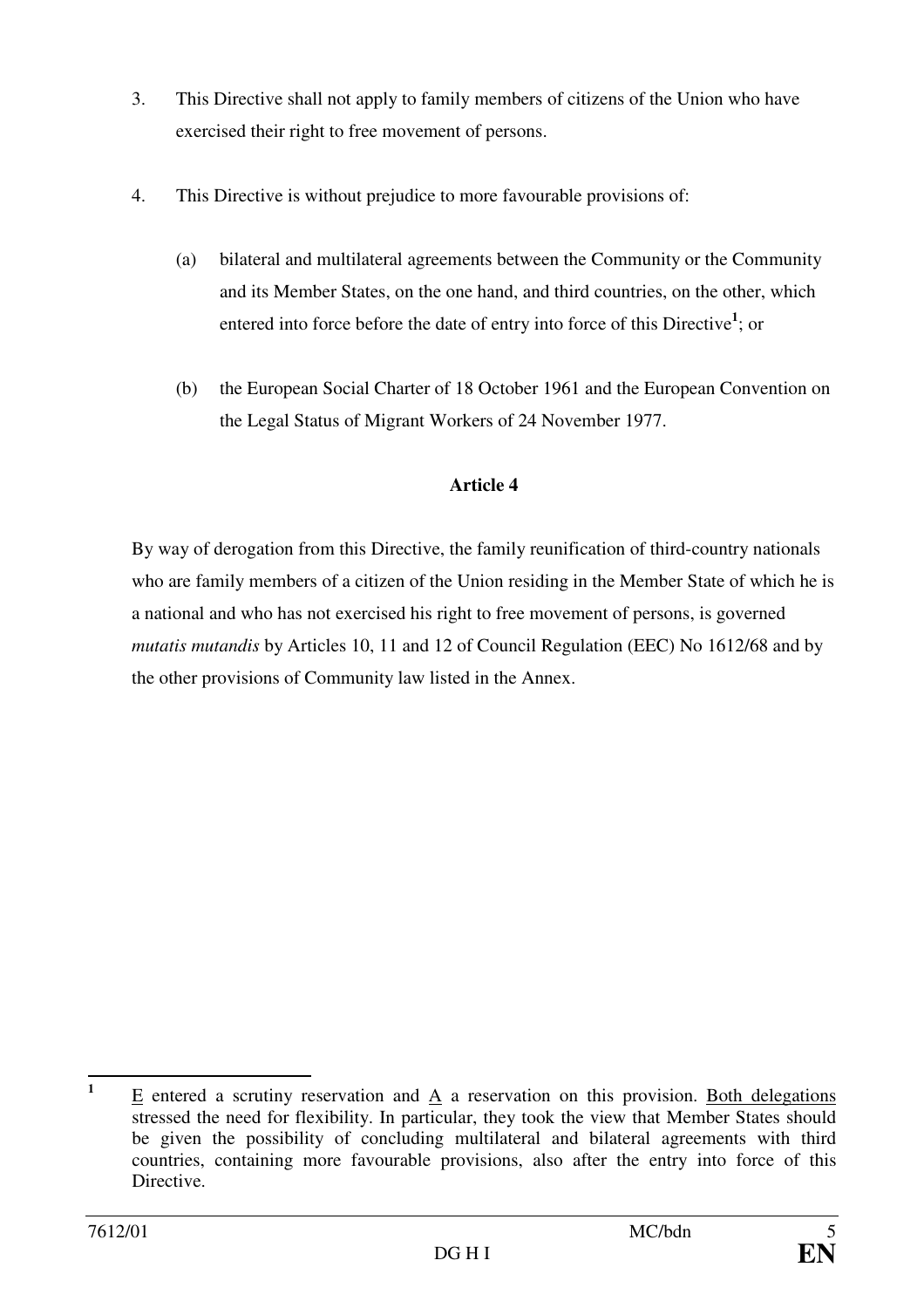# **Chapter II**

## *Family members*

- 1. The Member States shall authorise the entry and residence, pursuant to this Directive and subject to compliance with the conditions laid down in Chapter IV, of the following family members:
	- (a) the sponsor's spouse, or an unmarried partner;
	- (b) the minor children of the sponsor and of his/her spouse or unmarried partner**<sup>2</sup>** , including children adopted in accordance with a decision taken by the competent authority in the Member State concerned or a decision which is automatically enforceable due to international obligations of that Member State;
	- (c) the minor children including adopted children of the sponsor or his/her spouse or unmarried partner, where one of them has custody and the children are dependent on him or her; where custody is shared, the agreement of the other custodian shall be required **<sup>3</sup>** ;

 **1** E entered a reservation concerning unmarried partnership.

**<sup>2</sup>** NL maintained that evidence should be provided that children have not only legal ties, but also a genuine relationship with the family. Cion opposed this approach, which would result in imposing an additional condition to be fulfilled.

**<sup>3</sup>** D maintained a scrutiny reservation on (c).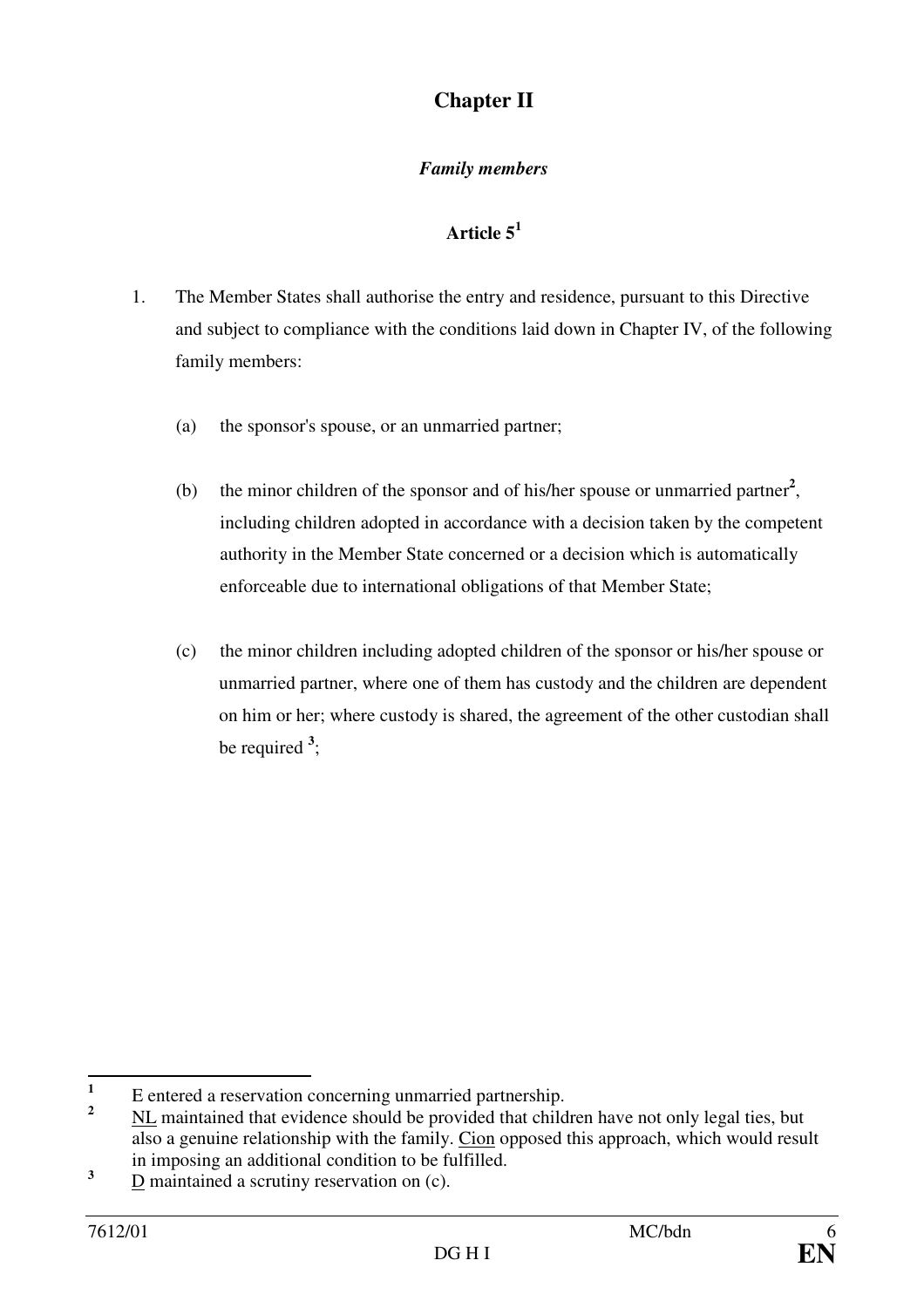- 2. Member States shall also authorise on a case-by-case basis the entry and residence of the following family members:
	- (a) the relatives in the direct ascending line of the sponsor or his/her spouse or unmarried partner, subject to the condition that they are dependent on them and are deprived of necessary means of family support in the country of origin;
	- (b) children of the sponsor or his/her spouse or unmarried partner, being of full age, who are unmarried and have not entered into a durable unmarried relationship, subject to the condition that they are objectively unable to satisfy their needs by reason of their state of health**<sup>1</sup>** .
- 3. In the event of a polygamous marriage, where the sponsor already has a spouse living with him in the territory of a Member State, the Member State concerned shall not authorise the entry and residence of a further spouse, nor the children of such spouse, without prejudice to the provisions of the 1989 Convention on the Rights of the Child.

 **1** The Strategic Committee held an in-depth exchange of views on the structure to be given to Article 5, during which it was generally felt that a distinction should be made in the treatment of cases concerning the nuclear family and other cases (hence the split of former paragraph 1 into two paragraphs). With regard to the new paragraph 2, D felt that the text should bring out clearly that such cases should be dealt with by the Member States in a discretionary manner. GR and F suggested replacing "shall" by "may" in the first line of paragraph 2. E could accept the suggestion of GR and F for point (a). I maintained a scrutiny reservation on point (b). Cion for its part was willing to study this new structure but felt that further parameters for the handling of the cases covered in paragraph 2 were necessary. Presidency said it would endeavour to refine the text further in consultation with the Commission services.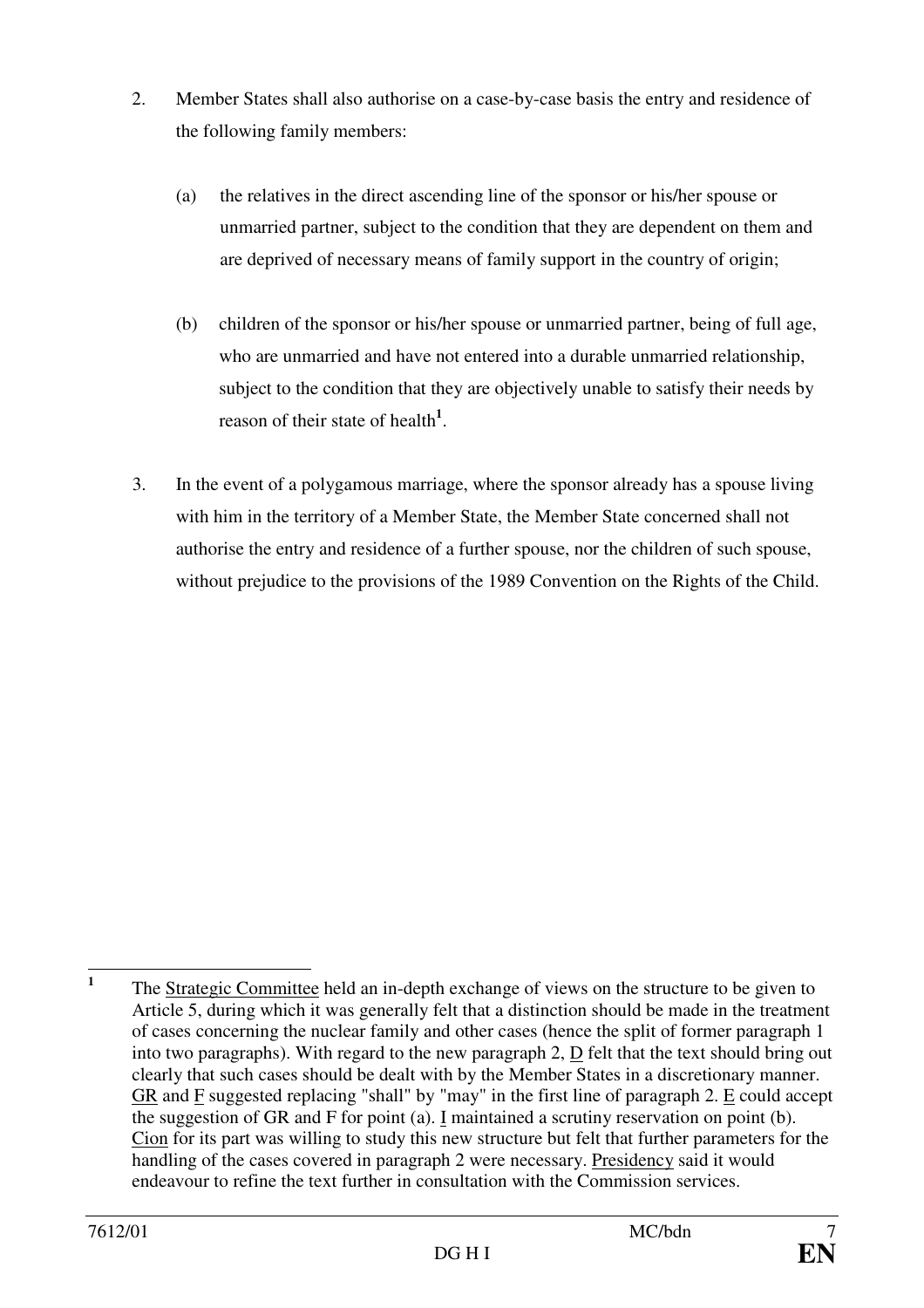4. The minor children referred to in (b) and (c) of paragraph 1 must be below the age of majority set by the law <sup>1</sup> of the Member State concerned and must not be married or have entered into an unmarried relationship.

## **Article 6**

[deleted]

# **Chapter III**

## *Submission and examination of the application*

## **Article 7**

1. Member States shall decide whether, in order to exercise the right to family reunification, an application for entry and residence shall be submitted to the competent authorities of the Member State concerned:

(a) either by the sponsor in the Member State where he/she resides or

(b) by the family member or members.

 **1** D and A wanted a fairly flexible wording on the age of majority to be adopted, since various ages could be taken into account in the Member States. In particular D, which maintained a reservation, wanted this provision either to refer to the age of 16 years or to allow some flexibility for children aged between 16 and 18.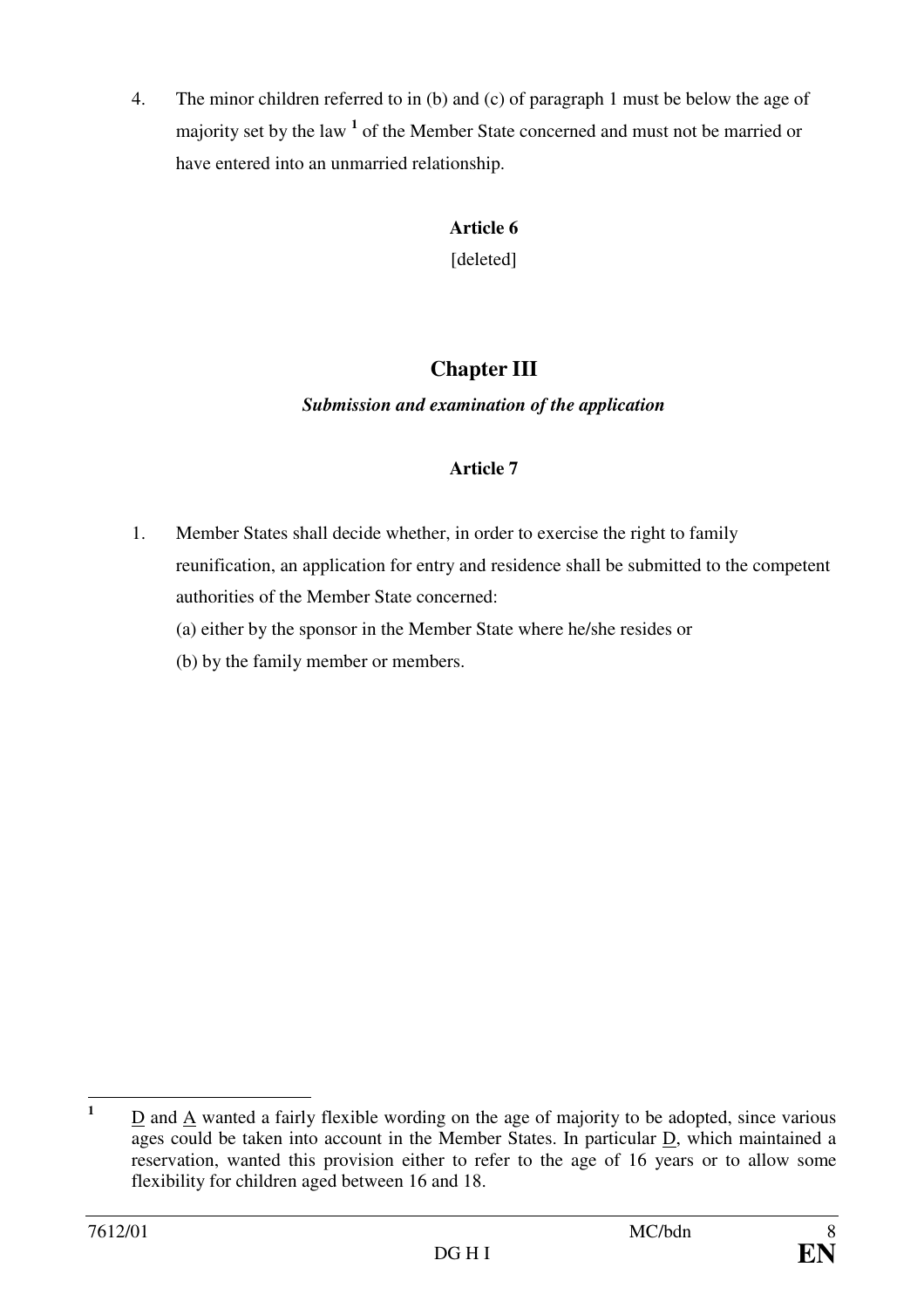2. The application shall be accompanied by: family member(s)' travel documents**<sup>1</sup>** , documentary evidence of the family relationship and of compliance with the conditions laid down in Articles 5, 8 and, where applicable, 9 and 10.

 In order to obtain evidence that a family relationship exist, Member States may carry out interviews with the sponsor and his/her family members and conduct other investigations that are found necessary**<sup>2</sup>** .

 When examining an application concerning the unmarried partner of the sponsor, Member States shall consider as evidence of the family relationship factors such as a common child, previous cohabitation and any other reliable means of proof.

3. The application shall be submitted when the family members are outside the territory of the Member State.

By way of derogation from the first subparagraph, the Member State concerned shall examine an application submitted when the family members are already in its territory, in exceptional circumstances or on humanitarian grounds.**<sup>3</sup>**

4. The competent authorities of the Member State shall give the sponsor/family member(s) written notification of the decision as soon as possible and in any event no later than nine months from the date of application.**<sup>4</sup>**

Reasons shall be given for any decision rejecting the application.

5. When examining an application, the Member States shall have due regard to the best interests of minor children, in accordance with the 1989 Convention on the Rights of the Child.

 **1** F, supported by E, stressed the need for a distinction between the stage of the procedure aimed at granting family reunification and the stage concerning the issue of visas for entry in the Member States. Noting that Member States should be able to conduct investigations and examine some evidence during the stage concerning the issue of visas, it pointed out that family member(s)' travel documents are requested only during this second stage.

**<sup>2</sup>** D entered a reservation on this subparagraph.

**<sup>3</sup>** B and D entered reservations on paragraph 2, insofar as family members already present in the territory of a Member States are allowed to submit an application only in exceptional circumstances or for humanitarian grounds.

**<sup>4</sup>** A entered a reservation on the time-limit.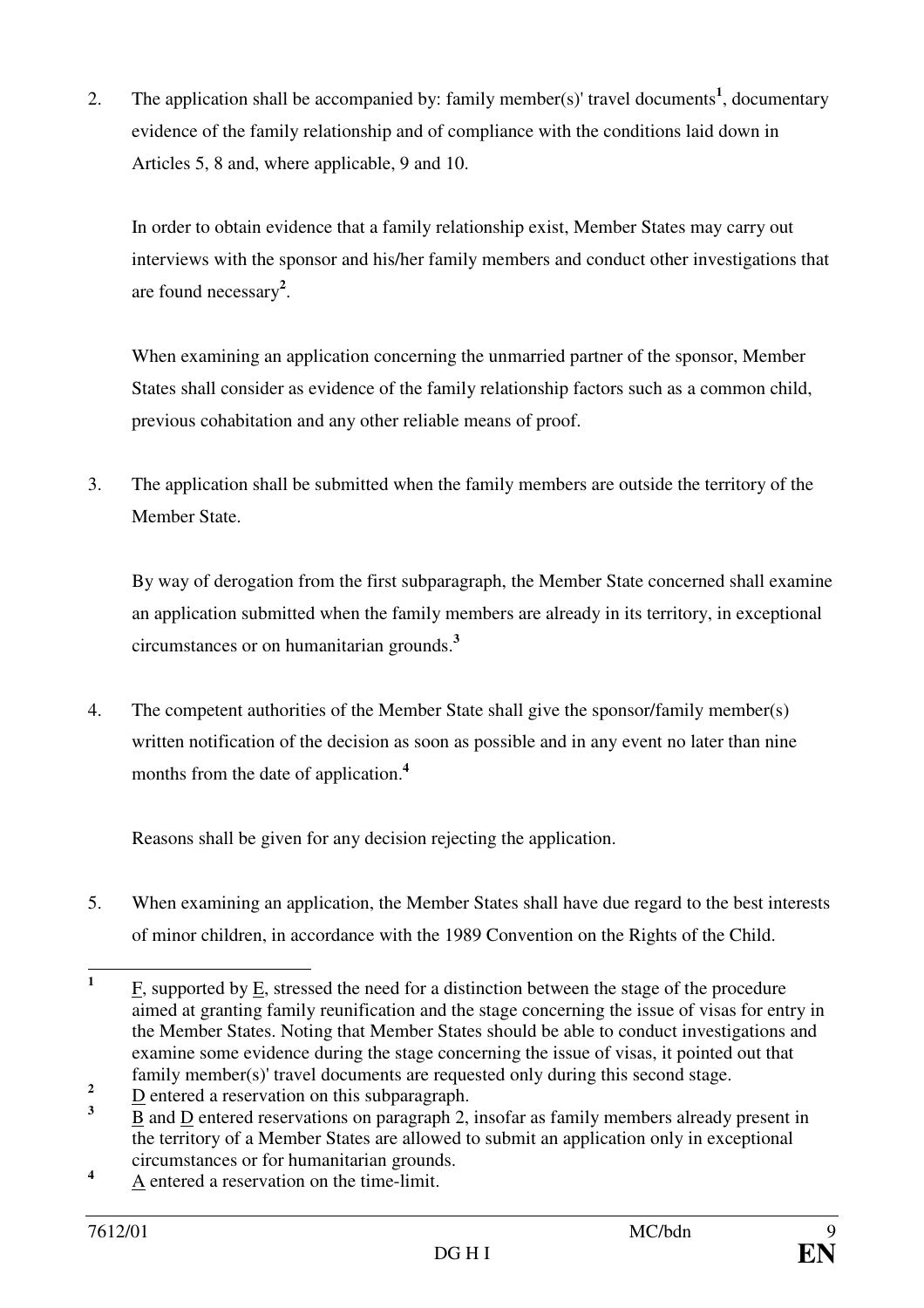# **Chapter IV**

## *Requirements for the exercise of the right to family reunification*

### **Article 8**

- 1. The Member States may refuse to allow the entry and residence of family members on grounds of public policy, domestic security or public health**<sup>1</sup>** .
- 2. The grounds of public policy or domestic security must be based exclusively on the personal conduct of the family member concerned.
- 3. Renewal of the residence permit may not be withheld and removal from the territory may not be ordered by the competent authority of the Member State concerned on the sole ground of illness or disability suffered after the issue of the residence permit.

- 1. When the application for family reunification is submitted, the Member State concerned may ask the sponsor to provide evidence that he/she has:
	- (a) accommodation which is at least equivalent in size to that provided as social housing**<sup>2</sup>** and which meets general health and safety standards in force in the Member State concerned;
	- (b) sickness insurance in respect of all risks in the Member State concerned for himself/herself and the members of his/her family;

 **1** E wanted a reference to Article 5 of the Convention implementing the Schengen agreement, which contains a list of grounds for refusal, to be included in this provision.

**<sup>2</sup>** D suggested replacing the existing wording with the words '**accommodation oriented to the standards requested for social housing**'. Concerning 'social housing', I felt that this provision should contain a reference to the requirements provided for in national legislation.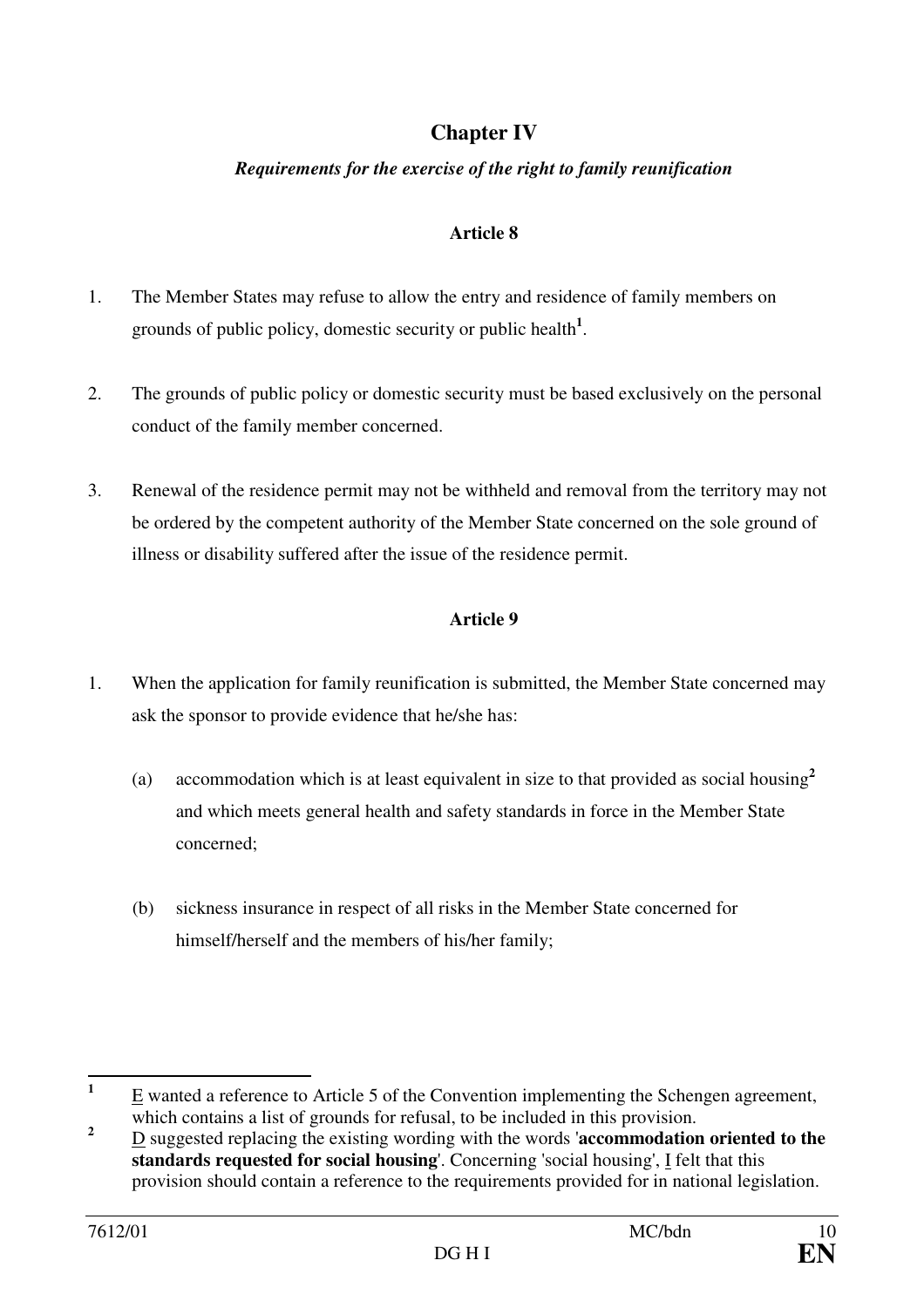(c) stable resources**<sup>1</sup>** which are higher than or equal to the level of resources below which the Member State concerned may grant social assistance.

The Member State may require the sponsor to meet the conditions referred to in paragraph 1 for a period not exceeding two years after the entry of the family member(s)<sup>2</sup>. However, if the sponsor does not meet the said conditions, Member States shall take into account family members' contributions to the household income.

Where the first subparagraph cannot be applied, resources must be higher than or at least equal to the level of the minimum social security pension paid by the Member State.

2. The conditions relating to accommodation, sickness insurance and resources provided for by paragraph 1 may be set by the Member States only in order to ensure that the sponsor will be able to satisfy the needs of his reunified family members without further recourse to public funds. They may not have the effect of discriminating between nationals of the Member State and third-country nationals.

## **Article 10**

The Member States may require the sponsor to have resided lawfully in their territory for a period not exceeding two years<sup>3</sup>, before having his family members join him.

 **1** NL suggested replacing the words '**stable resources'** with the words '**durable and independent resources'**.

**<sup>2</sup>** A stressed that reunited family members need to provide evidence that they meet for a certain period of time the conditions referred to in points (a), (b) and (c). Two delegations wanted a longer time-limit to be set (3-4 years for D and 3-5 years for NL). F, supported by E, feeling that this provision is not consistent with Article 8 of the European Convention on Human Rights, wanted the time-limit to be reduced to one year. Sharing the remarks from F, B took the view that the Directive should contain a provision whereby the fact of not cohabiting with the sponsor, proven by means of relevant checks, can be considered as a ground for not granting family members a residence permit or its extension.

**<sup>3</sup>** D, which wanted a longer period to be set in this provision, maintained a reservation.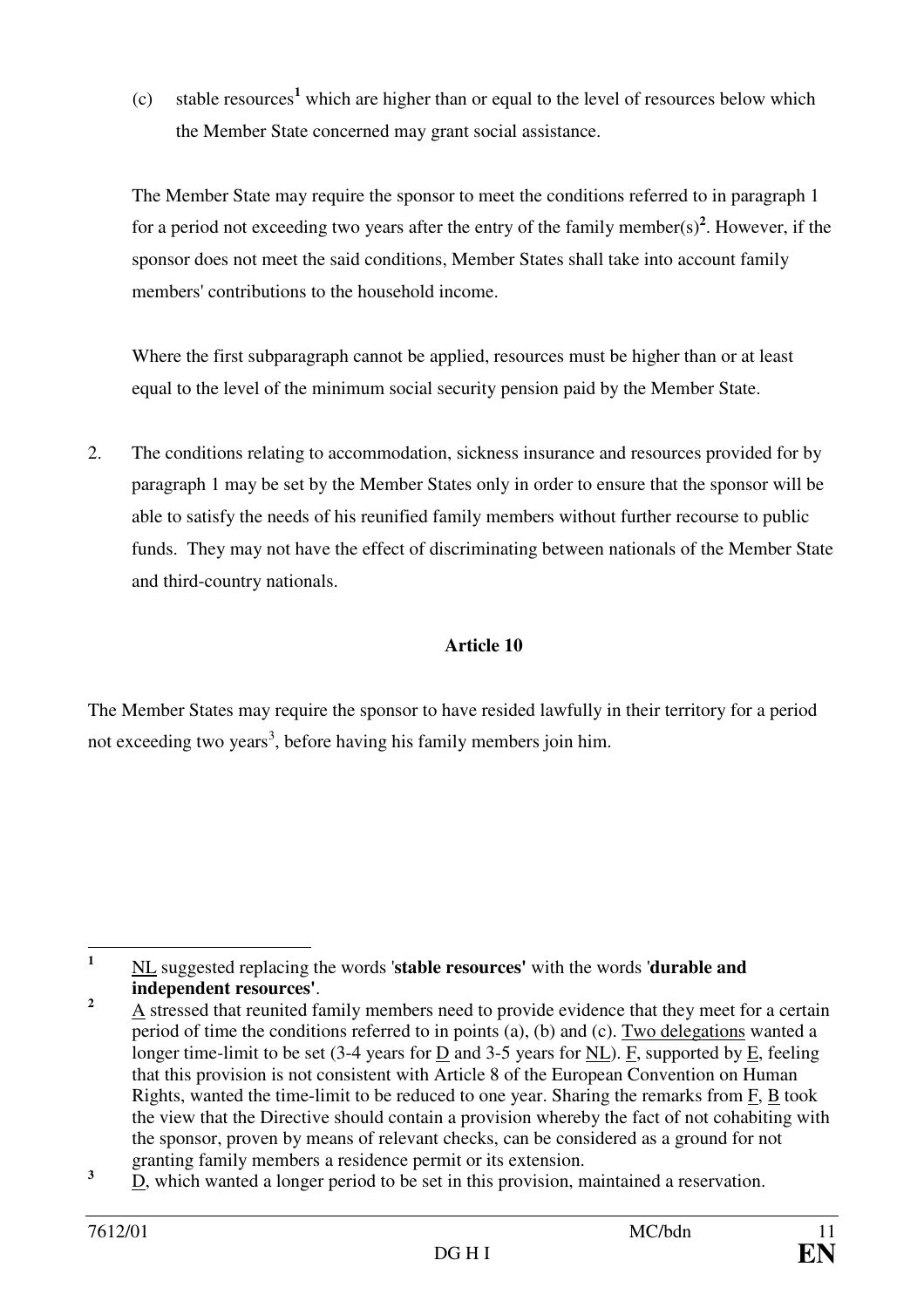## **Chapter IV bis**

## *Family reunification of refugees*

### **Article 10a**

1. The Member States shall authorise the entry and residence, pursuant to this Directive, of family members of refugees.

Family members shall be those defined in Article 5(1).

- 2. The Member States shall facilitate the reunification of other family members not referred to in Article 5(1), if they are dependent on the refugee.
- 3. If the refugee is an unaccompanied minor, the Member States may:
	- (a) authorise the entry and residence for the purposes of family reunification of his/her relatives in the direct ascending line without applying the conditions laid down in Article  $5(1)(a)$ :
	- (b) authorise the entry and residence for the purposes of family reunification of any other member of the family, where the refugee has no relatives in the direct ascending line or such relatives cannot be traced.

### **Article 10b**

- 1. Where a refugee exercises the right to family reunification, the provisions of Article 7 shall apply, subject to paragraph 2.
- 2. If a refugee cannot provide documentary evidence of the family relationship, the Member States shall have regard to other evidence of the existence of such relationship. A decision rejecting an application may not be based solely on the fact that documentary evidence is lacking.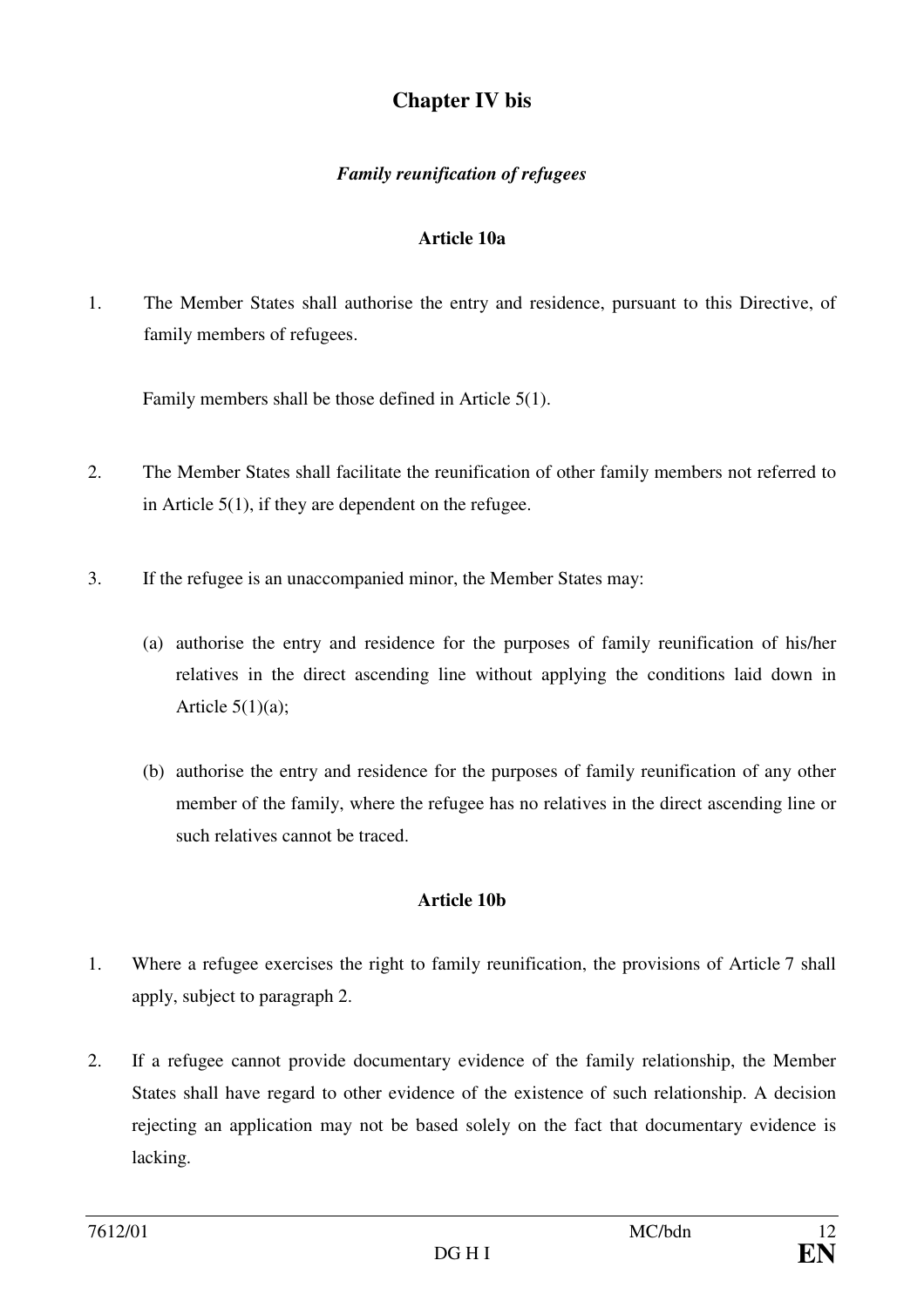#### **Article 10c**

- 1. By derogation from article 9, the Member States shall not request the refugee to provide the evidence that he/she fulfils the requirements of accommodation, sickness insurance and stable resources.
- 2. By derogation from article 10, the Member States shall not require the refugee to have resided in their territory for a certain period of time, before having his/her family members join him/her.

## **Chapter V**

## *Entry and residence of family members*

- 1. As soon as the application for family reunification has been accepted**<sup>1</sup>** , the Member State concerned shall authorise the entry of the family member or members. The Member States shall grant such persons every facility for obtaining the requisite visas**,** including transit visas where required<sup>2</sup>.
- 2. The Member State concerned shall grant the family members a renewable residence permit of the same duration as that held by the sponsor. Where the sponsor's residence permit is permanent or for an unlimited duration, the Member States may grant family member(s) residence permits of limited duration during the first four years.<sup>3</sup>

 **1** E, F and I, stressing the need for a clear distinction between the stage of the procedure concerning the examination of applications for family reunification and the stage concerning the issue of visas to family members, wished this text to be reviewed.

**<sup>2</sup>** E wanted the sentence '**including transit visas where required**' to be deleted.

**<sup>3</sup>** D, while agreeing with the period of four years, wanted this time-limit to be applicable only to the first residence permit granted to family members. F, supported by B, stressing the need for promoting the integration of reunited family members, opposed setting a time-limit of four years.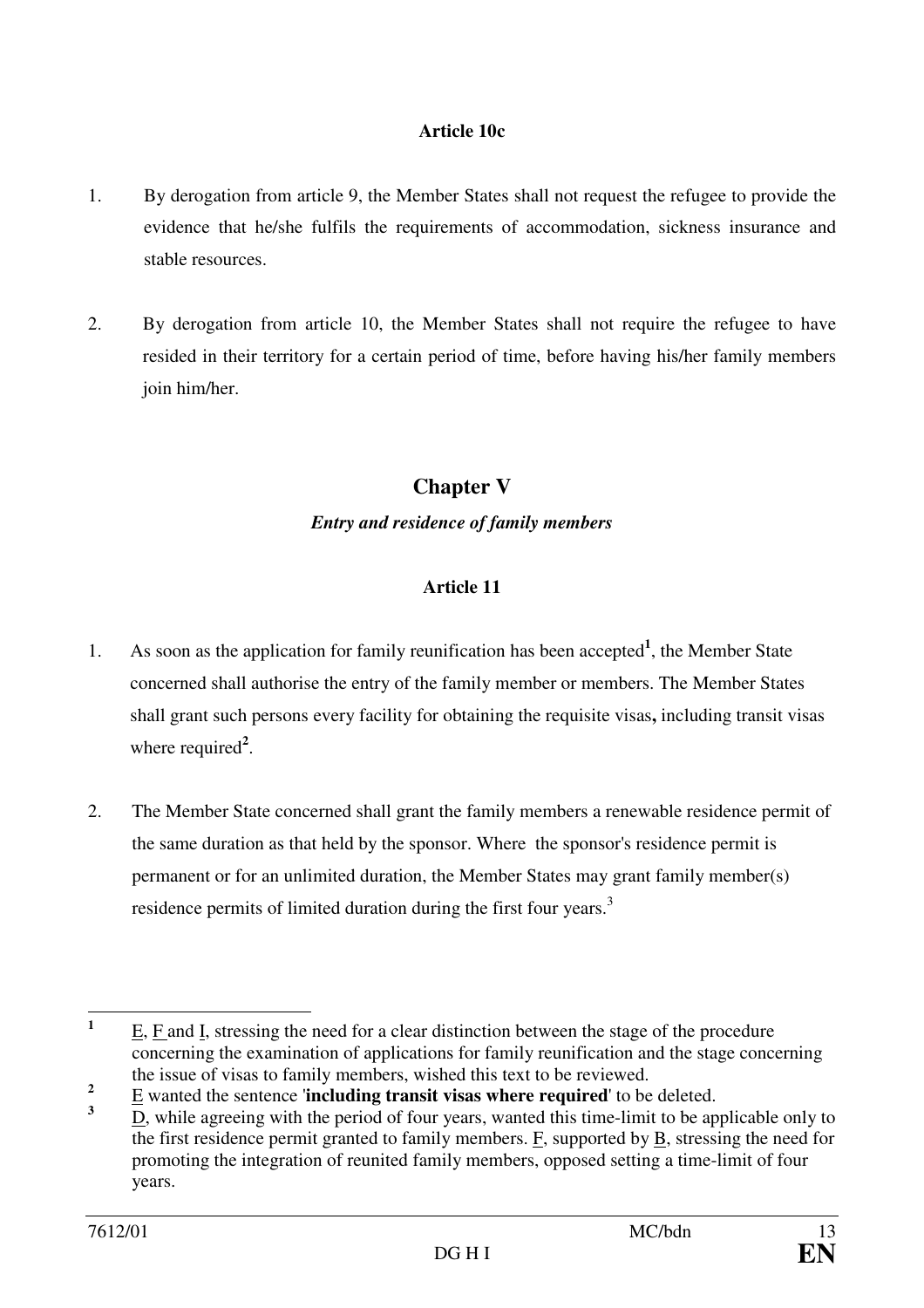- 1. The sponsor's family members shall be entitled, in the same way as the sponsor, to:
	- (a) access to education;
	- (b) access to employment and self-employed activity; **<sup>1</sup> <sup>2</sup>**
	- (c) access to vocational guidance, initial and further training and retraining.
- 2. Member States may restrict access to employment or self-employed activity by relatives in the ascending line or children of full age to whom Article 5(1)(d) and (e) applies.

- 1. At the latest after four years of residence**<sup>3</sup>** , and provided the family relationship still exists, the spouse or unmarried partner <sup>4</sup> and a child who has reached majority shall be entitled to a residence permit independent of that of the sponsor.
- 2. The Member States may issue a residence permit to children of full age and to relatives in the ascending line to whom Article 5(1)(d) and (e) applies.**<sup>5</sup>**

 **1** D, GR and A, which wanted the introduction into this provision of a waiting period before granting access to employment and self-employed activity and, in the case of  $\underline{A}$ , to vocational training in point (c), maintained reservations. E and F, recalling the Tampere conclusions and observing that the integration of family members can be effectively achieved only if they are granted immediate access to the labour market, opposed setting any waiting period. E pointed out that setting a time period could lead to the family members seeking employment illegally.

**<sup>2</sup>** GR drew the attention of the delegations to the opinion given by the Council Legal Service concerning access to employment in the framework of the draft Directive on temporary protection.

**<sup>3</sup>** D and NL maintained reservations on the period of four years.

**<sup>4</sup>** Several delegations maintained reservations regarding unmarried partners pending further consideration of Article 5.

**<sup>5</sup>** D maintained a scrutiny reservation on this paragraph. Reservation from A linked to Article 5.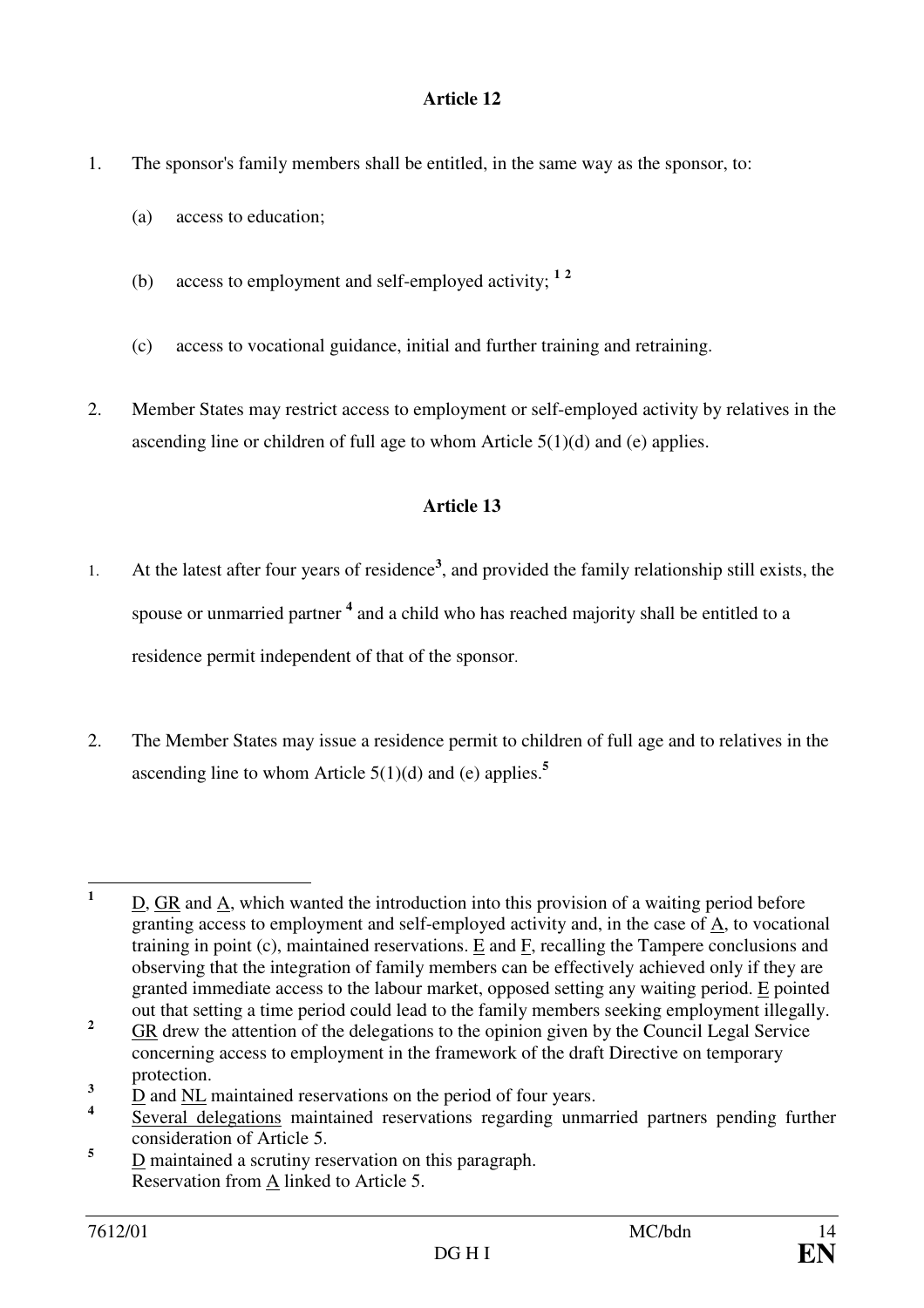3. In the event of widowhood, divorce, separation, both  $\text{legal}^1$  or de facto<sup>2</sup>, or death of relatives in the ascending or descending line, a residence permit may be issued to persons who have entered by virtue of family reunification. Member States shall lay down provisions ensuring the granting of a residence permit in the event of particularly difficult circumstances.

## **Chapter VI**

### *Sanctions and redress*

## **Article 14**<sup>3</sup>

- 1. Member States may reject an application for entry **<sup>4</sup>** and residence for the purpose of family reunification, or withdraw or refuse to renew a family member's residence permit, where it is shown that:
	- (a) entry and/or residence was obtained by means of false or misleading information, false or falsified documents or fraud**<sup>5</sup>** ;
	- (b) the marriage, unmarried partnership or adoption was contracted or entered into for the sole purpose of enabling the person concerned to enter or reside in a Member State.
- 2. Member States shall undertake specific<sup>6</sup> checks where there are grounds for suspicion.

 '*When the conditions referred to in Articles 3(1), 5, 7, 8 and 10 are not fulfilled, Member States may reject an application for entry and residence for the purpose of family reunification*'.

 **1** GR entered a reservation concerning legal separation.

**<sup>2</sup>** E entered a reservation concerning de facto separation.

**<sup>3</sup>** Several delegations wished to insert in the text of Article 14 or in a separate Article a general clause aimed at listing all circumstances in which Member States can reject an application for entry and residence for the purposes of family reunification, or withdraw or refuse to renew a family member's residence permit. The Presidency suggested adding a new Article 10a, which would read as follows:

A, supported by D, NL and P, would prefer inserting the sentence **'***the conditions referred to in Articles 3(1), 5, 7, 8, 9 and 10 are not fulfilled*' as new point (c) of Article 14(1).

**<sup>4</sup>**  $D$  pointed out the incoherence in providing for rejecting an application for entry once entry has been obtained.

**<sup>5</sup>** A wanted the addition of the words '*or was unlawfully acquired*'.

**<sup>6</sup>** B stressed the need to maintain, in order to avoid abuses, the cohabitation checks carried out on a more systematic basis, in particular during the first year after the entry of the family member(s).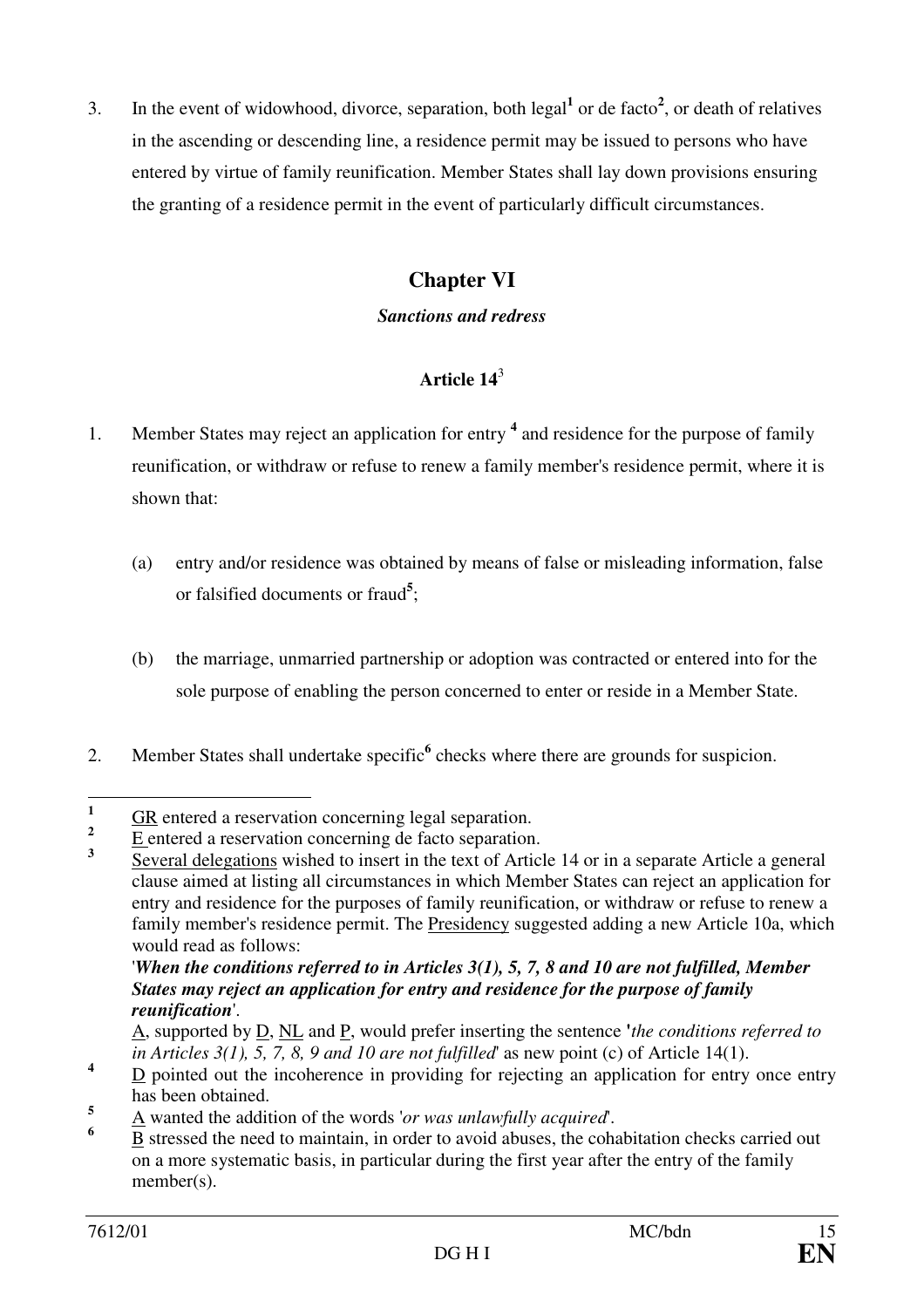Member States shall have proper regard for the nature and solidity of the person's family relationships and the duration of his residence in the Member State and for the existence of family, cultural and social ties with his country of origin where they withdraw or refuse to renew a residence permit or decide to order the removal of the sponsor<sup>1</sup> or members of his family.

### **Article 16**

The Member States shall ensure that the sponsor and/or the members of his/her family have the right to apply to the courts where an application for family reunification is rejected or a residence permit is either not renewed or is withdrawn or removal is ordered.

The procedure according to which the right referred to in the first subparagraph is exercised shall be established by the Member States concerned.

### **Article 17**

The Member States shall lay down the rules on sanctions applicable to infringements of the national provisions adopted pursuant to this Directive and shall take all measures necessary to ensure that they are implemented. The sanctions thus provided for must be effective, proportional and dissuasive.

 **1** L suggested deleting the words '**or decide to order the removal of the sponsor**'.